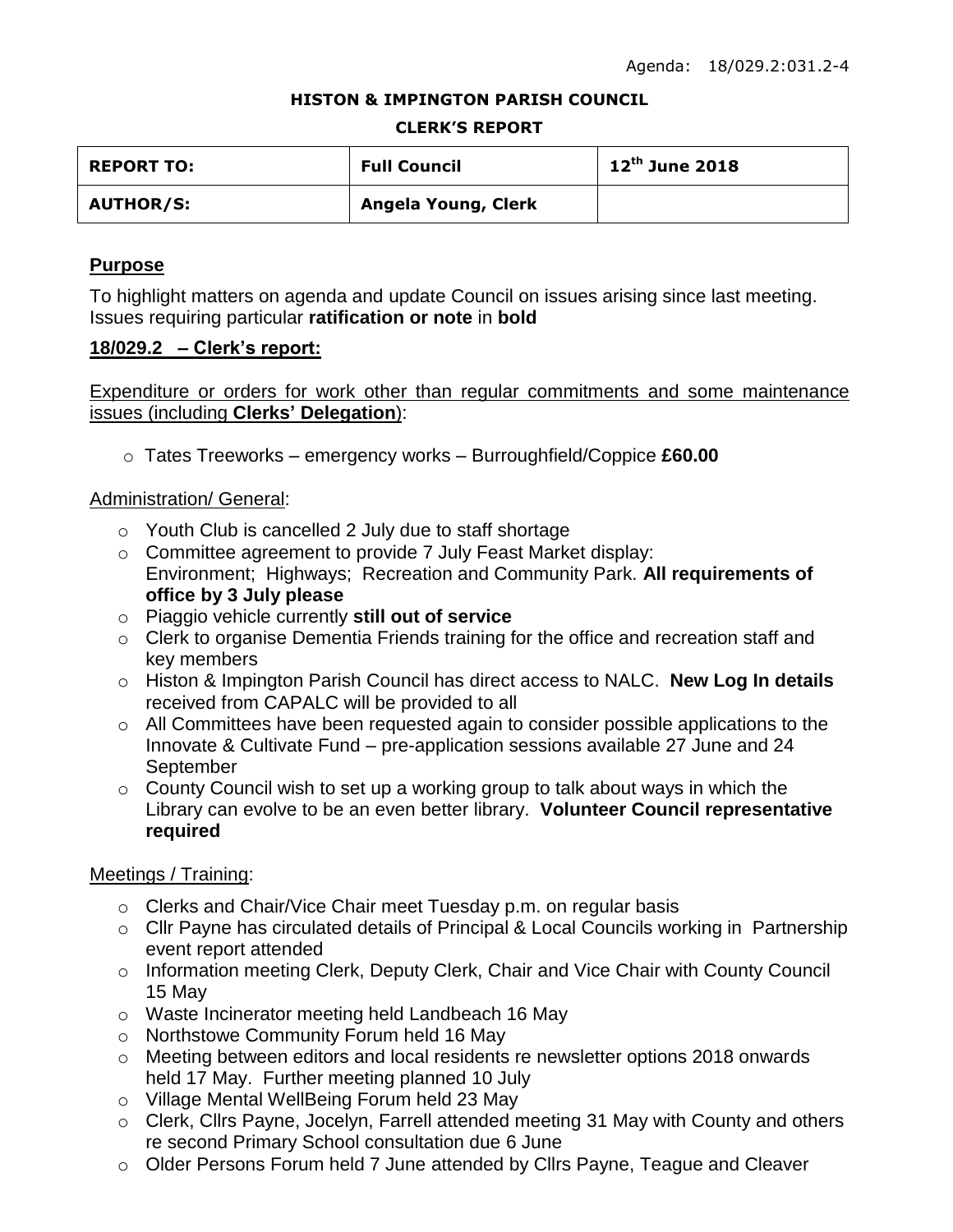- o MET Meet the Trustees meeting 11 June attended by Cllrs Cahn, Legge and Stonham
- o Cllrs Payne and Jenkins met with Junior School re play area access 11 June
- o Neighbourhood Plan update for Councillors held 13 June. Further session planned 4 July
- o SCDC Cabinet Parish Liaison meeting 20 June, Cllrs Payne and Farrell to attend
- o Training opportunity: CAPALC "Share the Vision, Shape the Future". Cllr Payne attending/presenting.
- o LCPAS provide details of Peer Review service available, Details requested
- o **Workshop on Response Standards to be organised for 19 July** (telephone; email; website comments; letters/orders agreed; social media)

# Staff matters and holiday/TOIL dates:

- $\circ$  Office hours. The office is open Monday Thursday 9.30am 12.30pm and Tuesdays 2pm – 4pm. Other times are by appointment
- o Training attended: Steve Campin/Chelsea O'Brien Supervision Training (LCPAS) 24 May

# **Annual Leave/TOIL:**

AJY: 14, 15 June; w/c 25 June; 12, 13 July COB:  $6 - 9$  July TS: w/c 9 July

**Please let Clerk know your holiday dates** as this greatly aids arrangements in the Council diary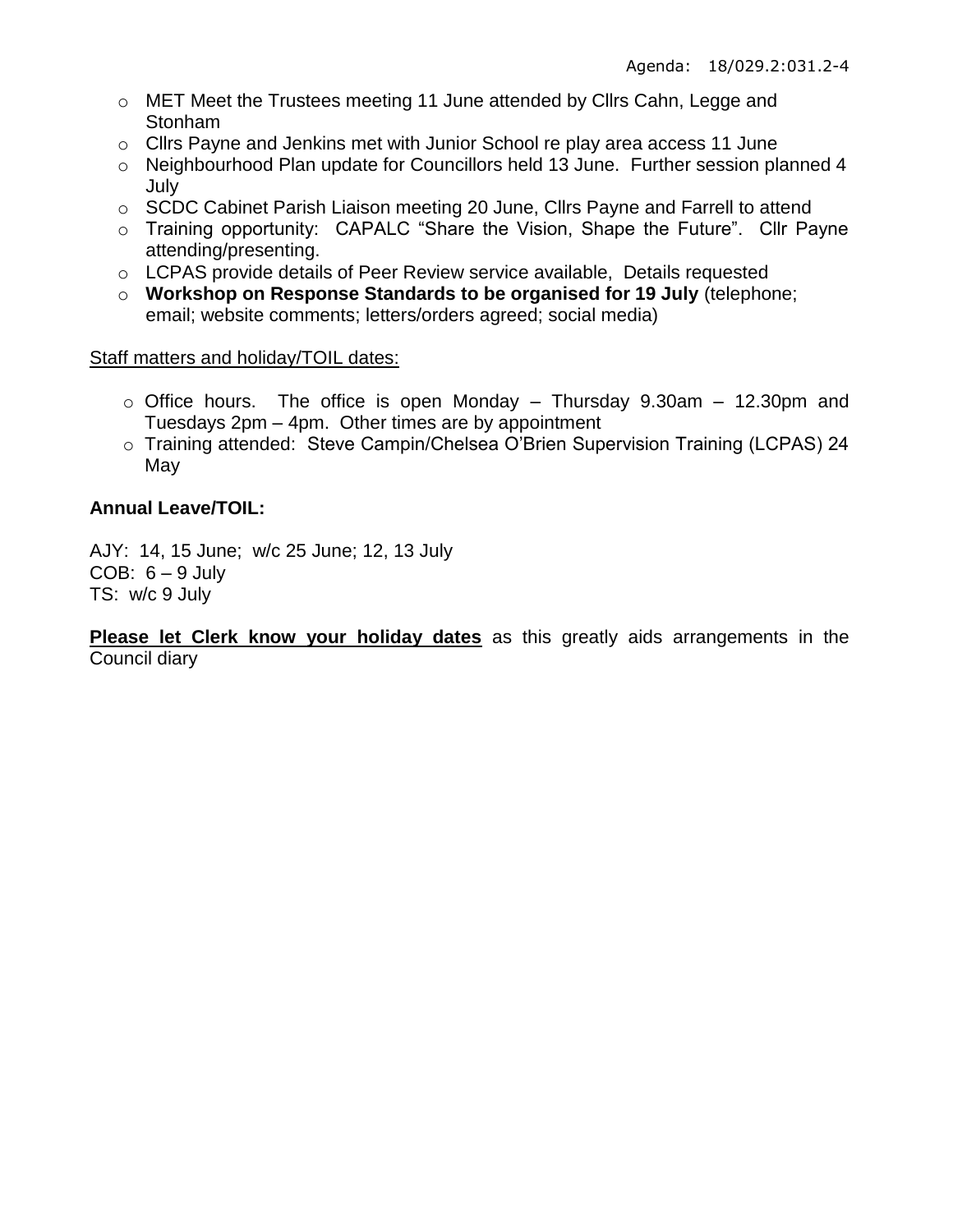### **HISTON & IMPINGTON PARISH COUNCIL**

### **FINANCE REPORT**

| <b>REPORT TO:</b> | <b>Full Council AGM</b>               | <b>12 June 2018</b> |
|-------------------|---------------------------------------|---------------------|
| <b>AUTHOR/S:</b>  | Lynda Marsh, Office<br><b>Manager</b> |                     |

## **Purpose**

To list accounts paid by delegated approval, and payment of outstanding accounts

 $\circ$  Accounts paid by delegated approval – to note only:

| <b>Expenses paid by DDR</b>       |                                    |            |        |          |                 |
|-----------------------------------|------------------------------------|------------|--------|----------|-----------------|
| <b>Beneficiary</b>                | Description                        | <b>Net</b> | Vat    | Gross    | Cost Centre     |
| Copy IT (Sharp)                   | Copier reading                     | 51.11      | 10.22  | 61.33    | Administration  |
| <b>Siemens Financial Services</b> | Copier - lease rental              | 194.34     | 38.86  | 233.20   | Administration  |
| Barclaycard                       | Cycle tyres ('Dutch' cycle), signs | 111.95     | 22.40  | 134.35   | Environment.    |
|                                   |                                    |            |        |          | Recreation      |
| London Fuel Ltd                   | Unleased fuel                      | 28.20      | 5.63   | 33.83    | Recreation      |
| <b>PWLB</b>                       | Freehold loan - pmt 26 of 50       | 2,719.69   |        | 2,719.69 | Finance & Legal |
| <b>British Telecom</b>            | Broadband / telephone              | 139.92     | 27.98  | 167.90   | Administration  |
| <b>Total</b>                      |                                    | 3,245.21   | 105.09 | 3,350.30 |                 |

|                               | <b>ACCOUNTS FOR APPROVAL</b>                                                      |        |       |        |                                   |
|-------------------------------|-----------------------------------------------------------------------------------|--------|-------|--------|-----------------------------------|
| <b>Expenses paid by BACS</b>  |                                                                                   | Net    | Vat   | Gross  | Cost Centre                       |
| Cllr D W Payne                | Travel expenses - 'Principal & Local<br>Councils Working in Partnership'<br>event | 51.30  |       | 51.30  | Administratio<br>n                |
| Cambs City Council            | Room hire - Kings Meadow working<br>party                                         | 16.89  |       | 16.89  | Environment                       |
| <b>Roger Hovells</b>          | Office cleaning                                                                   | 30.00  |       | 30.00  | Administratio<br>n                |
| <b>CBS Office Solutions</b>   | Stationery                                                                        | 25.60  | 5.12  | 30.72  | Administratio<br>n                |
| <b>CSA Cleaning Equipment</b> | Wash room supplies                                                                | 43.32  | 8.66  | 51.98  | Recreation                        |
| M&M Heating Ltd               | Repair leaking value in bowls<br>watering system                                  | 45.00  | 9.00  | 54.00  | Recreation                        |
| Site & Maintenance            | Weld arm on verti-drainer                                                         | 73.00  | 14.60 | 87.60  | Recreation                        |
| <b>ESPO</b>                   | Replacement litter bin, stationery                                                | 92.06  | 18.41 | 110.47 | Recreation,<br>Administratio<br>n |
| Play Inspection Co            | 3 x annual inspections                                                            | 195.00 | 39.00 | 234.00 | Recreation                        |
| <b>LCPAS</b>                  | Training - Ground Staff<br>Management (reimbursements will<br>apply)              | 250.00 |       | 250.00 | Administratio<br>n                |
| South Cambs District Council  | Admin costs for uncontested Parish<br>election                                    | 285.00 |       | 285.00 | Administratio<br>n                |
| L M Dewar Cleaning Services   | Pavilion cleaning                                                                 | 412.43 |       | 412.43 | Recreation                        |